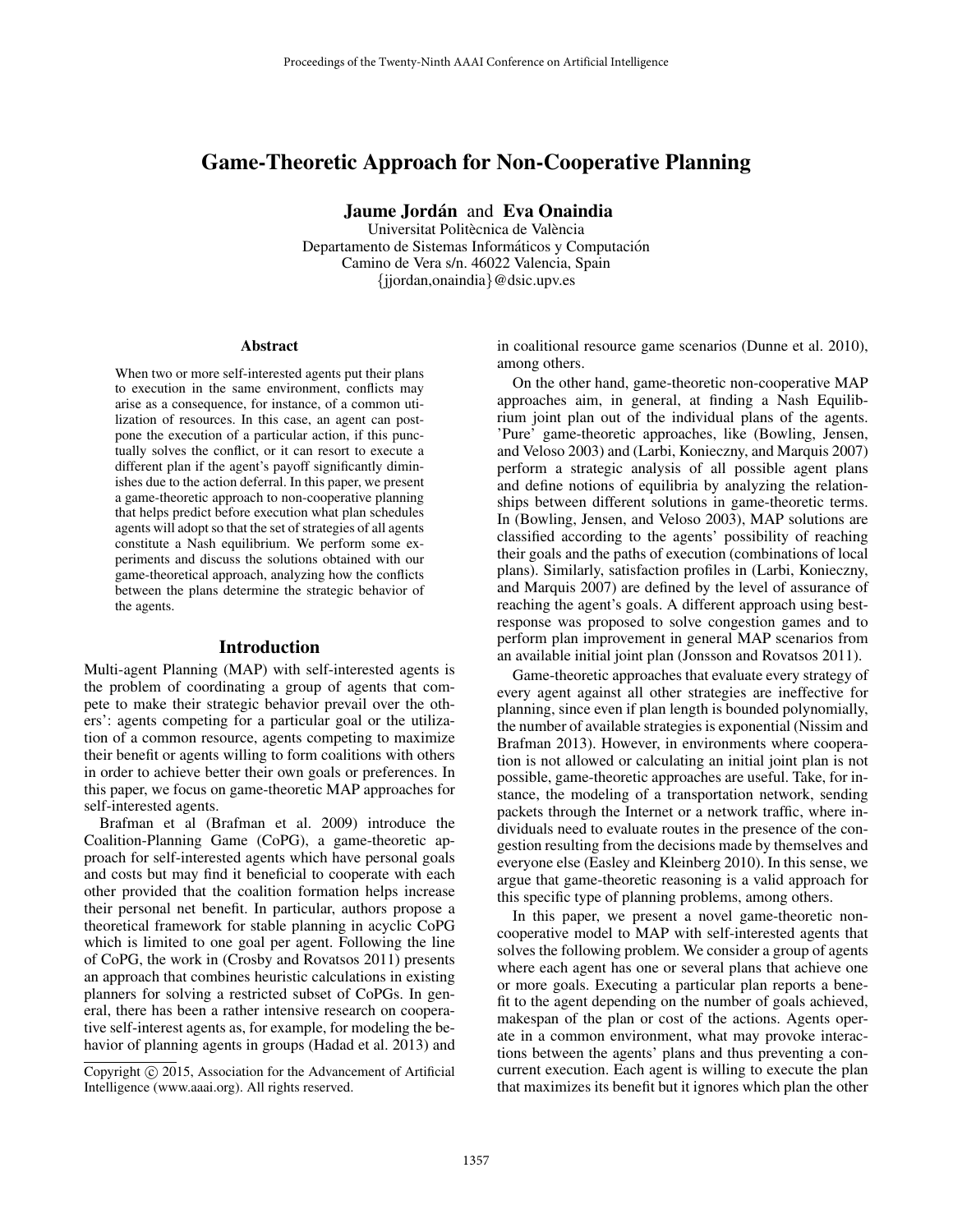agents will point out, how his plan will be interleaved with theirs and the impact of such coordination on his benefit.

We present a two-game proposal to tackle this problem. A *general game* in which agents take a strategic decision on which joint plan to execute, and an *internal game* that, given one plan per agent, returns an equilibrium joint plan schedule. Agents play the internal game to simulate the simultaneous execution of their plans, find out the possibilities to coordinate in case of interactions and the effect of such coordination on their final benefit. The approach of the general game is very similar to the work described in (Larbi, Konieczny, and Marquis 2007); specifically, our proposal contributes with several novelties:

- Introduction of *soft goals* to account for the case in which a joint plan that achieves all the goals of every agent is not feasible due to the interactions between the agents' plans. The aim of the general game is precisely to select an equilibrium joint plan that encompasses the 'best' plan of each agent.
- An explicit handling of conflicts between actions and a mechanism for updating the plan benefit based on the penalty derived from the conflict repair. This is precisely the objective of the internal game and the key contribution that makes our model a more realistic approach to MAP with self-interested agents.
- An implementation of the theoretical framework, using the Gambit tool (McKelvey, McLennan, and Turocy 2014) for solving the general game and our own program for the internal game.

We wish to highlight that the model presented in this paper is not intended to solve a complete planning problem due to the exponential complexity inherent to game-theoretic approaches. The model is aimed at solving a specific situation where the alternative plans of the agents are particularly limited to such situation and thus plans would be of a relatively similar and small size.

The paper is organized as follows. The next section provides an overview of the problem, introduces the notation that we will use throughout the paper and describes the general game in detail. The following section is devoted to the specification of the internal game, which we call the joint plan schedule game. Section 'Experimental results' shows some experiments carried out with our model and last section concludes.

## Problem Specification

The problem we want to solve is specified as follows. There is a set of *n* rational, self-interested agents  $N = \{1, ..., n\}$ where each agent i has a collection of independent plans  $\Pi_i$ that accomplish one or several goals. Executing a particular plan  $\pi$  provides the owner agent a real-valued benefit given by the function  $\beta : \Pi \to \mathbb{R}$ . The benefit that agent *i* obtains from plan  $\pi$  is denoted by  $\beta_i(\pi)$ ; in this work, we make this value dependent on the number of goals achieved by  $\pi$  and the makespan of  $\pi$  but different measures of reward and cost might be used, like the relevance of the achieved goals to agent i or the cost of the actions of  $\pi$ . Each agent i wishes

to execute a plan  $\pi$  such that  $max(\beta_i(\pi))$ ,  $\forall \pi \in \Pi_i$ ; however, since agents have to execute their plans simultaneously in a common environment, conflicts may arise that prevent agents from executing their preferable plans. Let's assume that  $\pi$  and  $\pi'$  are the maximum benefit plans of agents i and j, respectively, and that the simultaneous execution of  $\pi$  and  $\pi'$  is not possible due to a conflict between the two plans. If this happens, several options are analyzed:

- agent i (agent j, respectively) considers to *adapt* the execution of its plan  $\pi$  ( $\pi'$ , respectively) to the plan of the other agent by, for instance, delaying the execution of one or more actions of  $\pi$  so that this delay solves the conflict. This has an impact in  $\beta_i(\pi)$  since any delay in the execution of  $\pi$  diminishes the value of its original benefit.
- agent  $i$  (agent  $j$ , respectively) considers to switch to another plan in  $\Pi_i$  ( $\Pi_j$ , respectively) which does not cause any conflict with the plan  $\pi'$  ( $\pi$ , respectively).

Agents wish to choose their maximum benefit plan but then the choices of the other agents can affect each other's benefits. This is the reason we propose a game-theoretic approach to solve this problem.

A plan  $\pi$  is defined as a sequence of non-temporal actions  $\pi = [a_1, \dots, a_m]^T$ . Assuming  $t = 0$  is the start time when the agents begin the execution of one of their plans, the execution of  $\pi$  would ideally take m units of time, executing  $a_1$  at time  $t = 0$  and the rest of actions at consecutive time instants, thus finishing the execution of  $\pi$  at time  $t = m - 1$ (last action is scheduled at m − 1). This is called the *earliest plan execution* as it denotes that the start time and finish time of the execution  $\pi$  are scheduled at the earliest possible times. However, if conflicts between  $\pi$  and the plans of other agents arise, then the actions of  $\pi$  might likely not to be realized at their earliest times, in which case a tentative solution could be to delay the execution of some action in  $\pi$ so as to avoid the conflict. Therefore, given a plan  $\pi$ , we can find infinite schedules for the execution of  $\pi$ .

**Definition 1** *Given a plan*  $\pi = [a_1, \ldots, a_m], \Psi_{\pi}$  *is an infinite set that contains all possible schedules for* π*. Particularly, we define as*  $\psi_0$  *the earliest plan execution of*  $\pi$ *that finishes at time* m − 1*. Given two different schedules*  $\psi_i, \psi_{i+1} \in \Psi_\pi$ , the finish time of  $\psi_i$  is prior or equal to the *finish time of*  $\psi_{j+1}$ *.* 

Let  $\psi_i$ , where  $j \neq 0$ , be a schedule for  $\pi$  that finishes at time  $t > m - 1$ . The net benefit that the agent obtains with  $\psi_i$  diminishes with respect to  $\beta_i(\pi)$ . The loss of benefit is a consequence of the delayed execution of  $\pi$  and this delay may affect agents differently. For instance, if for agent  $i$  the delay of  $\psi_i$  wrt to  $\psi_0$  has a low incidence in  $\beta_i(\pi)$ , then i might still wish to execute  $\psi_i$ . However, for a different agent k, a particular schedule of a plan  $\pi' \in \Pi_k$  may have a great impact in  $\beta_k(\pi')$  even resulting in a negative net benefit. How delays affect the benefit of the agents depends on the intrinsic characteristics of the agents.

**Definition 2** *We define a utility function*  $\mu : \Psi \to \mathbb{R}$  *that returns the net value of a plan schedule. Thus,*  $\mu_i(\psi_i)$ ,  $\psi_i \in$ 

<sup>&</sup>lt;sup>1</sup>In this first approach, we consider only instantaneous actions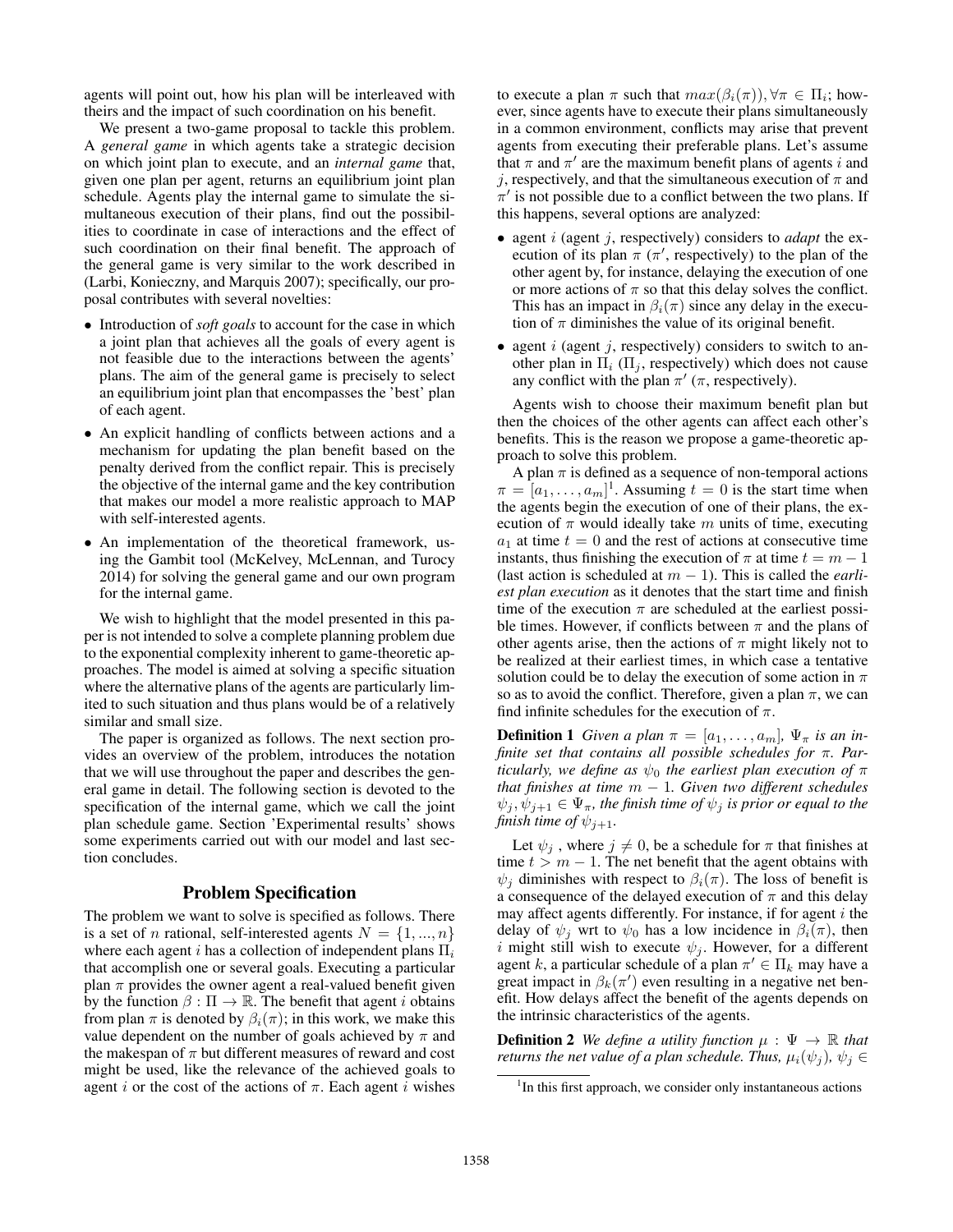Ψπ*, is the utility that agent* i *receives from executing the schedule*  $\psi_i$  *for plan*  $\pi$ *. By default, for any given plan*  $\pi$  *and*  $\psi_0 \in \Psi_\pi$ ,  $\mu_i(\psi_0) = \beta_i(\pi)$ .

A rational way of solving the conflicts of interest that arise among a set of self-interested agents who all wish to execute their maximum benefit plan comes from the non-cooperative game theory. Therefore, our general game is modeled as a non-cooperative game in the *Normal-Form*. The agents are the players of the game; the set of actions  $A_i$  is modeled as the game actions (plans) available to agent  $i$ , and the payoff function is defined as the result of a rational selection of a plan schedule for each agent. Formally:

Definition 3 *We define our general game as a tuple*  $(N, P, \rho)$ *, where:* 

- $N = \{1, \ldots, n\}$  *is the set of n self-interested players.*
- $\bullet$   $P = P_1 \times ... \times P_n$ , where  $P_i = \Pi_i, \forall i \in N$ . Each agent i *has a finite set of strategies which are the plans contained in*  $\Pi_i$ . We will then call a plan profile the *n*-tuple  $p =$  $(p_1, p_2, \ldots, p_n)$ , where  $p_i \in \Pi_i$  for each agent *i*.
- $\bullet \ \rho = (\rho_1, ..., \rho_n)$  where  $\rho_i : P \to \mathbb{R}$  is a real-valued payoff *function for agent i.*  $\rho_i(p)$  *is defined as the utility of the schedule of plan* p<sup>i</sup> *when* p<sup>i</sup> *is executed simultaneously with*  $(p_1, \ldots, p_{i-1}, p_{i+1}, \ldots, p_n)$ *.*

The plan profile  $p$  represents the plan choice of each agent. Every agent i wishes to execute the schedule  $\psi_0 \in$  $\Psi_{p_i}$ . Since this may not be feasible, agents have to agree on a joint plan schedule. We define a procedure named *joint plan schedule* that receives as input a plan profile p and returns a schedule profile  $s = (s_1, s_2, \ldots, s_n)$ , where  $\forall i \in N, s_i \in \Psi_{p_i}$ . The schedule profile s is a consistent joint plan schedule; i.e., all of the individual plan schedules in s can be simultaneously executed without provoking any conflict. The *joint plan schedule* procedure, whose details are given in the next section, defines our internal game.

Let  $p = (p_1, p_2, \ldots, p_n)$  be a plan profile and  $s =$  $(s_1, s_2, \ldots, s_n)$  the schedule profile for p. Then, we have that  $\rho_i(p) = \mu_i(s_i)$ .

The game returns a scheduled plan profile that is a Nash Equilibrium (NE) solution. This represents a stable solution from which no agent benefits from invalidating another agent's plan schedule.

# The *joint plan schedule* game

This section describes the internal game. The problem consists in finding a feasible joint plan schedule for a given plan profile  $p = (p_1, p_2, \dots, p_n)$ , where each agent *i* wishes to execute its plan  $p_i$  under the earliest plan schedule ( $\psi_0$ ). Since potential conflicts between the actions of the plans of different agents may prevent some of them from executing  $\psi_0$ , agents get engaged in a game in order to come up with a rational decision that maximizes their expected utility.

For a particular plan  $\pi$ , an action  $a \in \pi$  is given by the triple  $a = \langle pre(a), add(a), del(a) \rangle$ , where  $pre(a)$  is the set of conditions that must hold in a state  $S$  for the action to be applicable,  $add(a)$  is its add list, and  $del(a)$  is its delete list, each a set of literals. Let  $a$  and  $a'$  be two actions, both scheduled at time  $t$ , in the plans of two different agents; a

conflict between  $a$  and  $a'$  occurs at  $t$  if the two actions are mutually exclusive (mutex) at  $t$  (Blum and Furst 1997).

The joint plan schedule game is actually the result of simulating the execution of all the agents' plans. At each time  $t$ , every agent  $i$  makes a move, which consists in executing the next action  $a$  in its plan  $p_i$  or executing the empty action  $(\perp)$ . The empty action is the default mechanism to avoid two actions that are mutex at  $t$ , and this implies a deferral in the execution of a. A concept similar to  $\bot$ , called the empty sequence, is used in (Larbi, Konieczny, and Marquis 2007) as a neutral element for calculating the permutations of the plans of two agents, although the particular implication of this empty sequence in the plan or in the evaluation of the satisfaction profiles is not described.

## Search space of the internal game

Several issues must be considered when creating the search space of the internal game:

- 1) Simultaneous and sequential execution of the game. The internal game is essentially a multi-round sequential game since the simulation of the plans execution occurs along time, one action of each player at a time. Then, the execution at time  $t + 1$  only takes place when every agent has moved at time  $t$ , so that players observe the choices of the rest of agents at  $t$ . In contrast, the game at time  $t$ represents the simultaneous moves of the agents at that time. Simultaneous moves can always be rephrased as sequential moves with imperfect information, in which case agents would likely get 'stuck' if their actions are mutex; that is, agents would not have the possibility of coordinating their actions. Therefore, simultaneous moves at t are also simulated as sequential moves as if agents would know the intention of the other agents. In essence, this can be interpreted as agents analyzing the possibilities of avoiding the conflict and then playing simultaneously the choice that reports a stable solution. Obviously, this means that agents would know the strategies of the others at time  $t$ , what seems reasonable if they are all interested in maximizing their utility.
- 2) Applicability of the actions. Unlike other games where the agents' strategies are always *applicable*, in planning it may happen that an action  $a$  of a plan is not executable at time  $t$  in the state resulting from the execution of the t−1 previous steps. In such a case, the schedule profile is discarded. In our model, a schedule profile  $s$  is a solution if s comprises a plan schedule for every agent. Otherwise, we would be considering coalitions of agents that discard strategies that do not *fit* with the strategies of the coalition members. On the other hand,  $\perp$  is only applicable at t if at least any other agent applies a non-empty action at  $t$ . The empty action is also applicable when the agent has played all the actions of its plan.

**Example.** Consider a plan profile  $p = (p_1, p_2)$  of two agents, where  $p_1 = [a_1, a_2, a_3]$  and  $p_2 = [b_1, b_2, b_3]$ .  $s = (s_1, s_2)$  with  $s_1 = (a_1, \perp, \perp, a_2, a_3)$  and  $s_2 =$  $(\perp, b_1, b_2, b_3, \perp)$  is a valid joint schedule if all the actions scheduled at each time t are not mutex.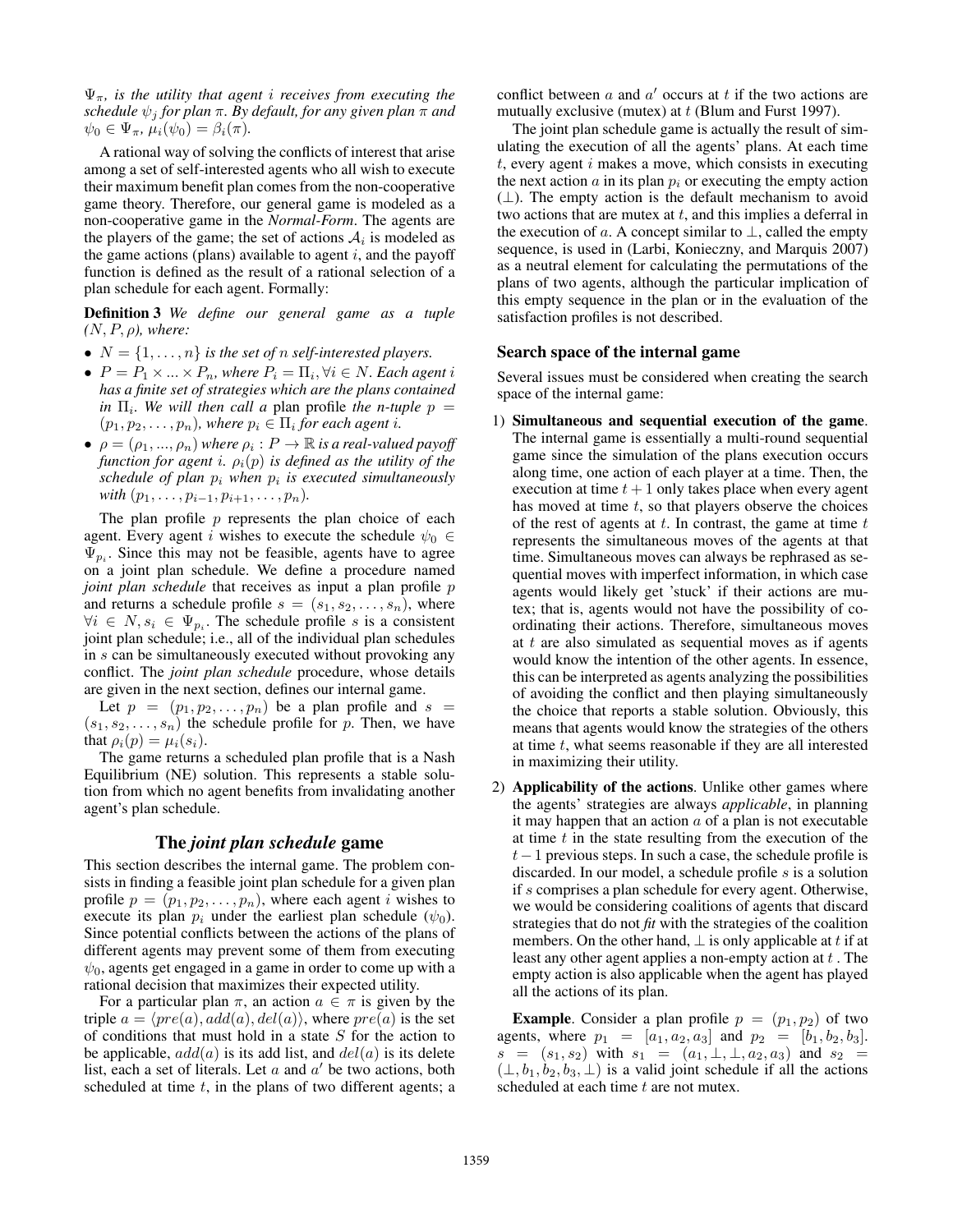**Definition 4** *Given a plan profile*  $p = (p_1, p_2, \ldots, p_n)$ *, s =*  $(s_1, s_2, \ldots, s_n)$  *is a valid schedule profile to p if every*  $s_i$ *is a non-empty plan schedule and the actions of every*  $p_i$ *scheduled at each time* t *are not mutex.*

Following, we formally define our internal game.

Definition 5 *A perfect-information extensive-form game consists of:*

- *a set of players,*  $N = \{1, \ldots, n\}$
- *a finite set* X *of nodes that form the tree, with* S ⊂ X *being the terminal nodes*
- *a set of functions that describe each*  $x \notin S$ :
	- $-$  *the player*  $i(x)$  *who moves at*  $x$
	- $-$  *the set*  $A(x)$  *of possible actions at* x
	- $-$  *the successor node*  $n(x, a)$  *resulting from action* a
- n *payoff functions that assign a payoff to each player as a function of the terminal node reached*

Let  $p_i = [a_1, \ldots, a_m]$  be the plan of agent i. The set  $A(x)$ of possible actions of i at x is  $A(x) = \{a, \perp\}$ , where a is the action of  $p_i$  that has to be executed next, which comes determined by the evolution of the game so far. Only in the case that agent i has already played the  $m$  actions of  $p_i$ ,  $A(x) = {\perp}$ . As commented above, each agent makes a move at a time so the first  $n$  levels of the tree represent the moves of the *n* agents at time  $t$ , the next *n* levels represent the moves of the *n* agents at  $t + 1$  and so on.

A node  $x$  of the game tree represents the planning state after executing the path from the root node until  $x$ . For each node  $x$ , there are at most two successor nodes, each corresponding to the application of the actions in  $A(x)$ . A terminal node s denotes a valid schedule profile.

Let  $s = (s_1, s_2, \ldots, s_n)$  be a terminal node; the payoff of player i at s is given by  $\mu_i(s_i)$ . Note that the solution of the internal game for a plan profile  $p = (p_1, p_2, \dots, p_n)$  is one of the terminal nodes of the game tree, and the payoff for each player *i* represents the value of  $\rho_i(p)$ . Then, the payoff vector of the solution terminal node is the payoff vector of one of the cells in the general game.

### Subgame Perfect Equilibrium (SPE)

The solution concept we apply in our internal game is the Subgame Perfect Equilibrium (Shoham and Leyton-Brown 2009, Chapter 5), a concept that refines a NE in perfectinformation extensive-form games by eliminating those unwanted Nash Equilibra. The SPE of a game are all strategy profiles that are NE for any subgame. By definition, every SPE is also a NE, but not every NE is SPE. The SPE eliminates the so-called "noncredible threats", that is, those situations in which an agent  $i$  threatens the other agents to choose a node that is harmful for all of them, with the intention of forcing the other players to change their decisions, thus allowing  $i$  to reach a more profitable node. However, this type of threats are non credible because a self-interested agent would not jeopardize its utility.

A common method to find a SPE in a finite perfectinformation extensive-form game is the backward induction algorithm. This algorithm has the advantage that it can be

computed in linear time in the size of the game tree, in contrast to the best known methods to find NE that require time exponential in the size of the normal-form. In addition, it can be implemented as a single depth-first traversal of the game tree. We consider the SPE as the most adequate solution concept for our joint plan schedule game since SPE reflects the strategic behavior of a self-interested agent taking into account the decision of the rest of agents to reach the most preferable solution in a common environment.

The SPE solution concept provides us a strong argument to solve the problem of selecting a joint plan schedule as a perfect-information extensive-form game instead of using, for example, a planner that returns all possible combinations of the agents' plans. In this latter case, the question would be which policy to apply to choose one schedule over the other. We could apply criteria such as Pareto-optimality<sup>2</sup> or the maximum social welfare<sup>3</sup>. However, a Pareto-dominant solution does not always exist in all problems and the highest social welfare solution may be different from the SPE solution. That is, neither of these solution concepts would actually reflect how the fate of one agent is impacted by the actions of others.

The SPE solution concept has also some limitations. First, there could exist multiple SPE in a game, in which case one SPE may be chosen randomly. Second, the order of the agents when building the tree is relevant for the game in some situations. Consider, for instance, the case of a twoagent game. The application of the backward induction algorithm would give some advantage to the first agent in those cases for which there exist two different schedules to avoid the mutex (delaying one agent's action over the other or viceversa). In this case, the first agent will then select the solution that does not delay its conflicting action. Notice that in these situations both solutions are SPE and thus equally good from a game-theoretic perspective. Any other conflictsolving mechanism would also favour one agent over the other one depending on the used criteria; for instance, a planner would favour the agent whose delay returns the shortest makespan solution, and a more social-oriented approach would give advantage to the agent whose delay minimizes the overall welfare. In order to alleviate the impact of the order of the agents in the SPE solution, agents are randomly chosen in the tree generation.

An example of an extensive-form tree for a particular joint plan schedule problem can be seen in Figure 1. The tree represents the internal game of two agents A and B with plans  $\pi_A = [a_1, a_2]$  and  $\pi_B = [b_1, b_2]$ . The letter above an action represent its precondition, the letter below represents its effects. Thus,  $p \in pre(a_2)$ ,  $p \in pre(b_1)$ ,  $\neg p \in del(b_1)$  and  $p \in add(b_2)$ . At each non-terminal node, the corresponding agent generates its successors; in case of a non-applicable action, the branch is pruned. For example, in node 2 agent A tries to put its action  $a_2$ , but this is not possible because in that state a previous action  $b_1$  deleted p. Another exam-

<sup>&</sup>lt;sup>2</sup>A vector Pareto-dominates another one if each of the components of the first one is greater or equal to the corresponding component in the second one.

<sup>&</sup>lt;sup>3</sup>The sum of all agents' utility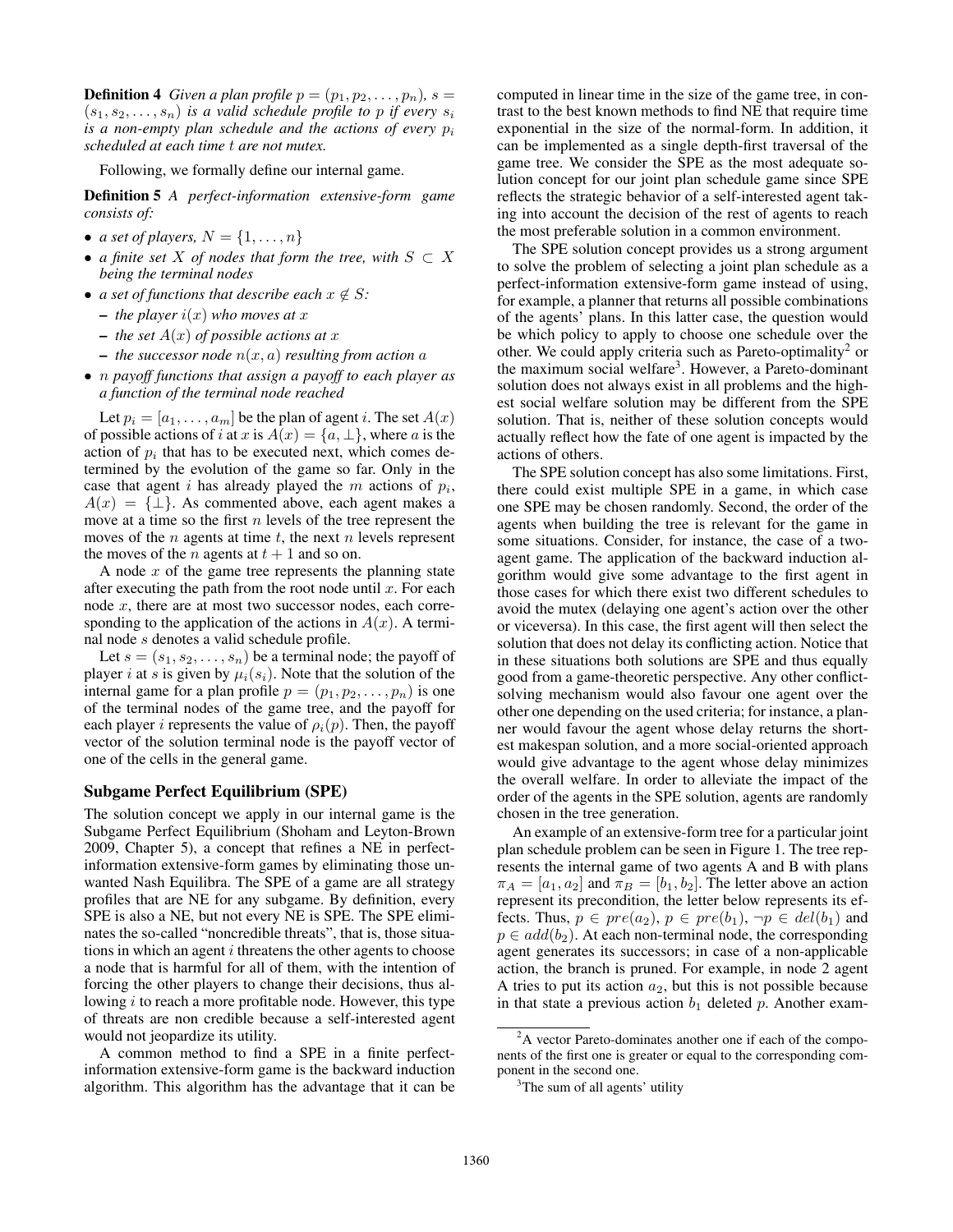

Figure 1: Tree example

ple of non applicable action is shown in the right branch of node 6. In this case, agent B tries to apply the empty action ⊥, but this option is also discarded because agent A has also applied an empty action in the same time step  $(t = 0)$ .

In the tree example of Figure 1, we assume that both agents A and B have the same utility function, that a delay means a penalty proportional to the utility, and that  $\beta(\pi_A) = \beta(\pi_B) = 10$ . If we apply the backward induction algorithm to the this extensive-form game, it returns the joint schedule profile  $js1$ , or its equivalent  $js4$ . This schedule profile reports the highest possible utility for agent B, and a penalty of one unit (generic penalty) for agent A. Let's see how the backward induction algorithm obtains the SPE in this example. The payoffs of  $js1$  are back up to node 2, where they will be compared with the values of node 5. The joint schedule  $js2$  is backed up to node 5 because agent A is who chooses at node 5. Then, in node 1 agent B chooses between node 2 and node 5 and hence,  $js1$  is chosen. In the other branches, in node 8 js4 will prevail over js5 and then, when compared in node 7 with  $j<sub>s</sub>6$ , the choice of agent A is js4. This results in agent A choosing at node 0 between  $j<sub>s1</sub>$  and  $j<sub>s4</sub>$ , both with the same payoffs, and so both are equivalent SPE solutions. If the tree is developed following a different agent order the SPE solution will be the same.

## Experimental results

In this section, we present some experimental results in order to validate and discuss our approach. As several factors can affect the solutions of the general game, we show different examples of game situations.

We implemented a program to generation the extensiveform tree and apply the backward induction algorithm. The NE in the normal-form game is computed with the tool Gambit (McKelvey, McLennan, and Turocy 2014).

For the experiments we used problems of the well-known Zeno-Travel domain from the International Planning Competition  $(IPC-3)^4$ . However, for simplicity and the sake of clarity, we show generic actions in the figures.

The experiments were carried out for two agents, A and B. Both agents have a set of individual plans that solve one or more goals. The more goals achieved by a plan, the more the benefit of the plan. In addition, the benefit of a plan depends on the makespan of such plan. Given a plan  $\pi$ , which earliest plan execution is denoted by  $\psi_0$ ,  $\beta_i(\pi)$  is calculated as follows:  $\beta_i(\pi) = nGoals(\pi) * 10 - makespan(\psi_0)$ , where  $nGoals(\pi)$  represents the number of goals solved by  $\pi$  and  $makespan(\psi_0)$  represents the minimum duration schedule for  $\pi$ .

The utility of a particular schedule  $\psi \in \Psi_{\pi}$  is a function of  $\beta_i(\pi)$  and the number of time units that the actions of  $\pi$  are delayed in  $\psi$  with respect to the earliest plan execution  $\psi_0$ ; in other words, the difference in the makespan of  $\psi$  and  $\psi_0$ . Thus,  $\mu_i(\psi) = \beta_i(\pi)$  if  $\psi = \psi_0$ . Otherwise,  $\mu_i(\psi) = \beta_i(\pi) - delay(\psi)$ , where  $delay(\psi)$  is the delay in the makespan of  $\psi$  with respect to the makespan of  $\psi_0$ .

| Problem | Agent | Plan                          | $nAct(\pi)$              | $\beta_i(\pi)$ |
|---------|-------|-------------------------------|--------------------------|----------------|
|         |       | $\overline{\pi}_{A1}(g_1g_2)$ | 3                        | 17             |
|         | А     | $\pi_{A2}(g_1)$               | 2                        | 8              |
|         |       | $\pi_{A3}(g_2)$               | 1                        | 9              |
|         | B     | $\pi_{B1}(g_1g_2)$            | $\overline{2}$           | 18             |
|         |       | $\pi_{B2}(g_1)$               | 1                        | 9              |
|         |       | $\pi_{B3}(g_2)$               | 1                        | 9              |
| 2       |       | $\pi_{A1}(g_1g_2)$            | $\overline{2}$           | 18             |
|         | А     | $\pi_{A2}(g_1g_2)$            | $\overline{\mathcal{L}}$ | 16             |
|         |       | $\pi_{A3}(g_1)$               | $\overline{c}$           | 8              |
|         |       | $\pi_{A4}(g_2)$               | 1                        | 9              |
|         | B     | $\pi_{B1}(g_1g_2)$            | 2                        | 18             |
|         |       | $\pi_{B2}(g_1g_2)$            | $\overline{4}$           | 16             |
|         |       | $\pi_{B3}(g_1)$               | 1                        | 9              |
|         |       | $\pi_{B4}(g_2)$               |                          | 9              |

Table 1: Problems description

Table 1 shows the problems used in these experiments: the set of initial plans of each agent, the number of actions of each plan and its utility.

|            | $\pi_{B1}$ | $\pi_{B2}$ | $\pi_{B3}$ |
|------------|------------|------------|------------|
| $\pi_{A1}$ | 15,16(2,2) | 17,7(0,2)  | 17,9(0,0)  |
| $\pi_{A2}$ | 8,16(0,2)  | 8,7(0,2)   | 7.9(1,0)   |
| $\pi_{A3}$ | 7,18(2,0)  | 9.9(0.0)   | 8.9(1,0)   |

#### Table 2: Problem 1

In Table 2 we can see the results of the general game for problem 1. Each cell is the result of a joint plan schedule game that combines a plan of agent A and a plan of agent B. In each cell, we show the payoff of  $\pi_{Ax}$  and  $\pi_{By}$  as well as the values of  $delay(\psi)$  for each plan (delay values are shown between parenthesis). The values in each cell are the result of the schedule profile returned by the internal game.

The NE of this problem is the combination of  $\pi_{A1}$  and  $\pi_{B1}$ , with an utility of (15,16) for agent A and B, respectively. Agent A uses the plan that solves its goals  $g_1$  and  $g_2$ delayed two time steps. Agent B uses the plan that solves its goals  $g_1$  and  $g_2$ , also delayed two time steps. The solution for both agents is to use the plan that solves more goals (with a higher initial benefit) a bit delayed. This can be a

<sup>4</sup> http://ipc.icaps-conference.org/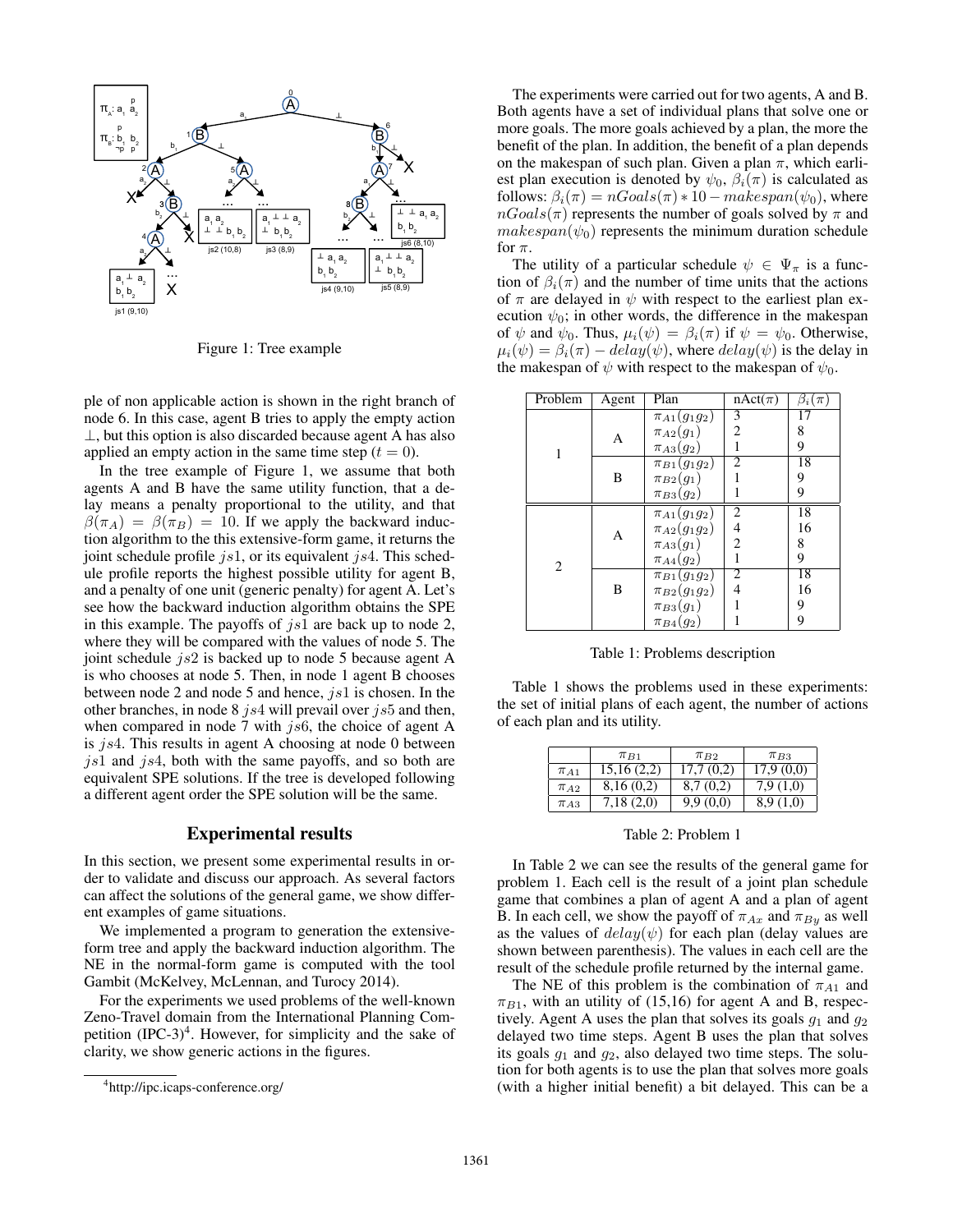typical situation if there are not many conflicts and if the delay is not very punishing to the agents. The schedule of this solution is shown in Figure 2. We can see in the figure that agent A starts the execution of its plan  $\pi_{A1}$  at  $t = 0$ , but after having scheduled its first two actions, the strategy of agent A introduces a delay of two time steps (empty actions) until it can finally execute its final action without causing a mutex with the actions of agent B. Regarding agent B, its first action in  $\pi_{B1}$  is delayed two time units to avoid the conflict with agent A. In this example, both agents have a conflict with each other (both have an action which deletes a condition that the other agent needs).



Figure 2: Schedule example

Table 3 represents the game in normal-form of problem 2 shown in Table 1. In this case, we find three different equilibria:  $(\pi_{A1}, \pi_{B2})$  with payoffs (15,14) and delays (3,2) for agent A and B, respectively; another NE is  $(\pi_{A2}, \pi_{B1})$ , with payoffs (14,15) and a delay of (2,3) time steps, respectively; the last NE is a mixed strategy with probabilities 0.001 and 0.999 for  $\pi_{A1}$  and  $\pi_{A2}$  of agent A, and probabilities 0.001 and 0.999 for strategies  $\pi_{B1}$  and  $\pi_{B2}$  of agent B. In this problem we have a cell with −∞ as payoff of the two agents. This payoff represents that there does not exist a valid joint schedule for the plans due to an unsolvable conflict as the one shown in Figure 3.

|            | $\pi_{B1}$         | $\pi_{B2}$ | $\pi_{B3}$ | $\pi_{B4}$ |
|------------|--------------------|------------|------------|------------|
| $\pi_{A1}$ | $-\infty, -\infty$ | 15,14(3,2) | 18,7(0,2)  | 17.9(1,0)  |
| $\pi_{A2}$ | 14,15(2,3)         | 14,14(2,2) | 16,6(0,3)  | 16,9(0,0)  |
| $\pi_{A3}$ | 8,16(0,2)          | 8,16(0,0)  | 8,7(0,2)   | 8,8(0,1)   |
| $\pi$ A 4  | 7,18(2,0)          | 6,16(3,0)  | 9.9(0.0)   | 8.9(1.0)   |

Table 3: Problem 2

The game in Table 4 is the same game as the one in Table 3 but, in this case, the agents suffer a delay penalty of 3.5 (instead of 1) per each action delayed in their plan schedules. Under this new evaluation, we can see how this affects the general game. In this situation, the only NE solution is  $(\pi_{A2}, \pi_{B2})$  with utility values (9,9) and a delay of two time



Figure 3: Unsolvable conflict

steps for each agent. Note that this solution is neither Paretooptimal (solution (16,9) is Pareto-optimal) nor it maximizes the social welfare. However, these two solution concepts can be applied in case of multiple NE.

|            | $\pi_{B1}$         | $\pi_{B2}$      | $\pi_{B3}$     | $\pi_{B4}$  |
|------------|--------------------|-----------------|----------------|-------------|
| $\pi_{A1}$ | $-\infty, -\infty$ | 7.5.9(3.2)      | 18,2(0,2)      | 14.5,9(1,0) |
| $\pi_{A2}$ | 9,7.5(2,3)         | 9.9(2,2)        | $16,-1.5(0,3)$ | 16.9(0.0)   |
| $\pi_{A3}$ | 8,11(0,2)          | 8,16(0,0)       | 8,2(0,2)       | 8,5.5(0,1)  |
| $\pi$ A 4  | 2,18(2,0)          | $-1.5, 16(3,0)$ | 9,9(0,0)       | 5.5.9(1.0)  |

Table 4: Problem 2b, more delay penalty to the utility

In conclusion, our approach simulates how agents behave with several strategies and it returns an equilibrium solution that is stable for all of the agents. All agents participate in the schedule profile solution and their utilities are dependent on the strategies of the other agents regarding the conflicts that appear in the problem.

## Conclusions and future work

In this paper, we have presented a complete game-theoretic approximation for non-cooperative agents. The strategies of the agents are determined by the different ways of solving mutex actions at a time instant and the loss of utility of the solutions in the plan schedules. We also present some experiments carried out in a particular planning domain. The results show that the SPE solution of the extensive-form game in combination with the NE of the general game return a stable solution that responds to the strategic behavior of all of the agents.

As for future work, we intend to explore two different lines of investigation. The exponential cost of this approach represents a major limitation for being used as a general MAP method for self-interested agents. Our combination of a general+internal game can be successively applied in subproblems of the agents. Considering that this approach solves a subset of goals of an agent, the agent could get engaged in a new game to solve the rest of his goals, and likewise for the rest of agents. Then, a MAP problem can be viewed as solving a subset of goals in each repetition of the whole game. In this line, the utility functions of the agents can be modeled not only to consider the benefit of the current schedule profile but also to predict the impact of this strategy profile in the resolution of the future goals. That is, we can define payoffs as a combination of the utility gained in the current game plus an estimate of how the joint plan schedule would impact in the resolution of the remaining goals.

Another line of investigation is to extend this approach to cooperative games, allowing the formation of coalitions of agents if the coalition represents a more advantageous strategy than playing *alone*.

# Acknowledgments

This work has been partly supported by the Spanish MICINN under projects Consolider Ingenio 2010 CSD2007-00022 and TIN2011-27652-C03-01, and the Valencian project PROMETEOII/2013/019.